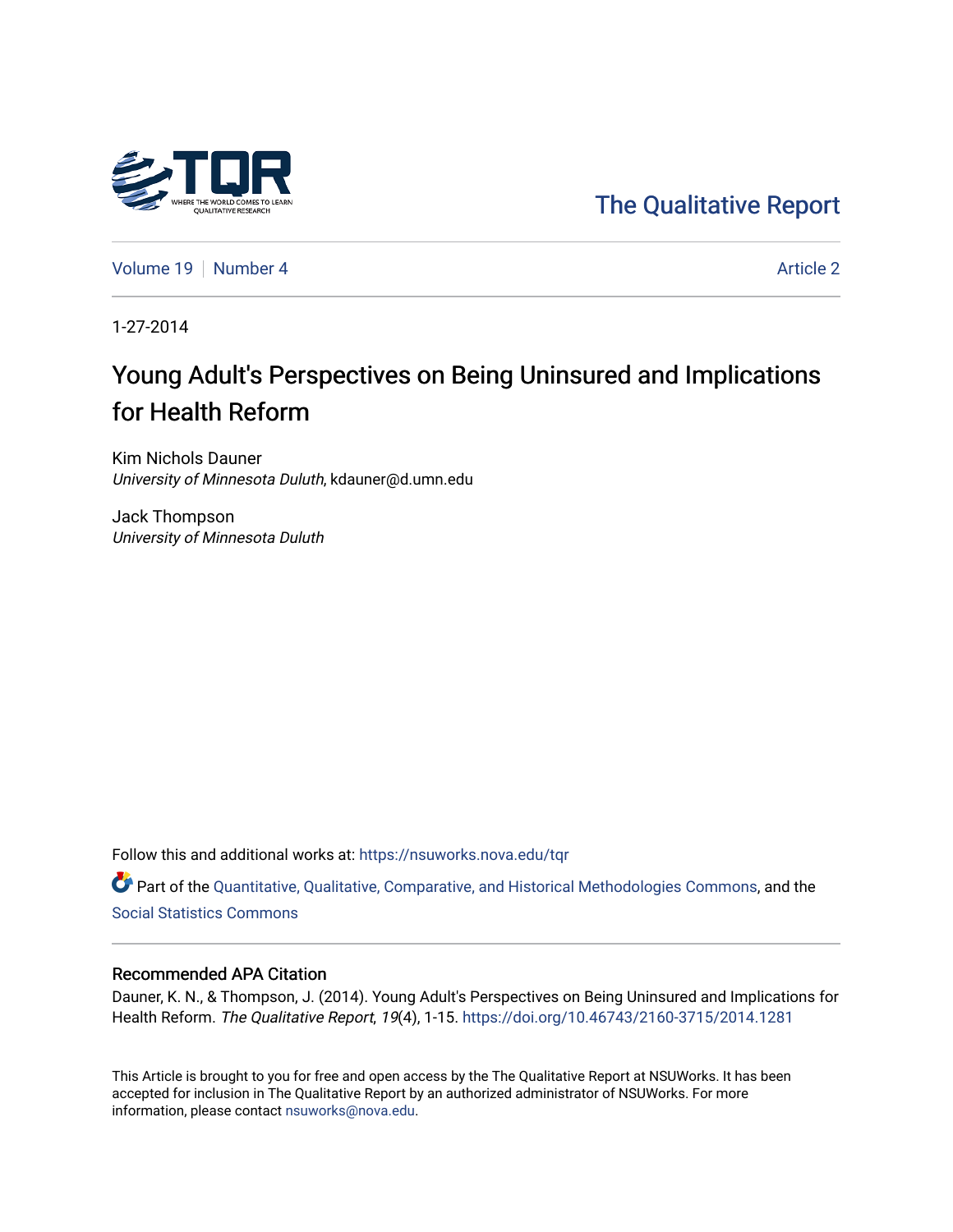# **Qualitative Research Graduate Certificate** Indulge in Culture Exclusively Online . 18 Credits **LEARN MORE**

### Young Adult's Perspectives on Being Uninsured and Implications for Health Reform

#### Abstract

Young adults between the ages of 18-34 are most likely to lack health insurance in the United States. The Affordable Care Act (ACA), a federal statute signed into law in 2010, contains provisions specific to increasing access to health insurance for young adults including the provision that persons under 26 can stay on their parents' insurance. While the reasons for uninsurance among young adults have been documented, how they operate and are perceived on an individual level have not been explored in great detail. Further, it is poorly understood how the ACA policies and the state health insurance exchanges can serve young adults. Thus, we interviewed uninsured young adults aged 18-35 in northeastern Minnesota and northwestern Wisconsin and used inductive thematic analysis to explore these issues. Findings suggest that young adults don't feel at risk for health problems and therefore have low levels of health insurance literacy and place little value on health insurance. Multiple barriers to health insurance coverage, including the provision about staying on a parent's policy, persist despite the ACA. Our findings also suggest valuable lessons for state health insurance exchanges on how to better serve this population.

#### Keywords

HealthCare Access, Health Insurance, Health Policy, Young Adults, Interviews, Inductive Thematic Analysis

#### Creative Commons License



This work is licensed under a [Creative Commons Attribution-Noncommercial-Share Alike 4.0 License](https://creativecommons.org/licenses/by-nc-sa/4.0/).

#### Acknowledgements

The authors received funding from the University of Minnesota Duluth Office of Civic Engagement in support of this research.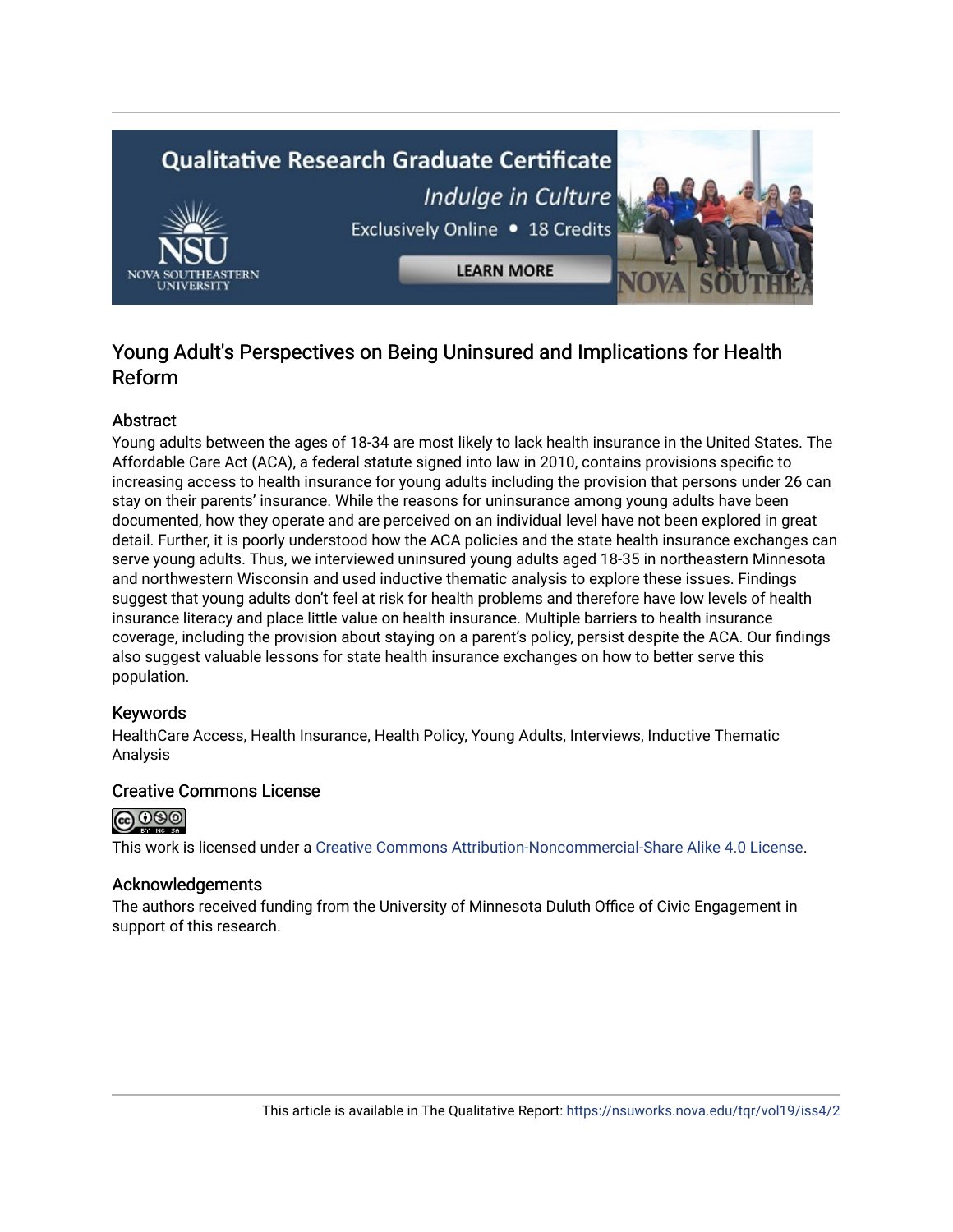

*The Qualitative Report* 2014 Volume 19, Article 8, 1-15 http://www.nova.edu/ssss/QR/QR19/dauner8.pdf

## **Young Adult's Perspectives on Being Uninsured and Implications for Health Reform**

Kim Nichols Dauner and Jack Thompson University of Minnesota Duluth, Duluth, Minnesota, USA

*Young adults between the ages of 18-34 are most likely to lack health insurance in the United States. The Affordable Care Act (ACA), a federal statute signed into law in 2010, contains provisions specific to increasing access to health insurance for young adults including the provision that persons under 26 can stay on their parents' insurance. While the reasons for uninsurance among young adults have been documented, how they operate and are perceived on an individual level have not been explored in great detail. Further, it is poorly understood how the ACA policies and the state health insurance exchanges can serve young adults. Thus, we interviewed uninsured young adults aged 18-35 in northeastern Minnesota and northwestern Wisconsin and used inductive thematic analysis to explore these issues. Findings suggest that young adults don't feel at risk for health problems and therefore have low levels of health insurance literacy and place little value on health insurance. Multiple barriers to health insurance coverage, including the provision about staying on a parent's policy, persist despite the ACA. Our findings also suggest valuable lessons for state health insurance exchanges on how to better serve this population. Keywords: Health Care Access; Health Insurance; Health Policy; Young Adults; Interviews; Inductive Thematic Analysis*

Currently, over 48 million people in the United States lack health insurance (DeNavas-Walt, Proctor, & Smith, 2012). Further, recent research suggests that nearly half of the adult population is either uninsured, experienced uninsurance at least once in the past year, or were not protected from extraordinary out-of-pocket medical costs associated with high deductible individual plans in 2012 (Collins, Robertson, Garber, & Doty, 2013). Close to 25% of those 18-24 and 28% of those 25-34 are uninsured, whereas only 14.7% of the overall population are uninsured (Cohen & Martinez, 2013).

#### **Review of the Literature**

It is well documented that a lower income is associated with not having health insurance (Schwartz & Schwartz, 2008) and it is costly to purchase health insurance in the open market (meaning the market outside of employer-sponsored coverage). However, even employed young adults face significant barriers to having health insurance. Young adults are more likely to be un- or under-employed and thus less likely to have employer-sponsored insurance or to afford the premiums associated with health insurance. Research suggests that close to one-quarter of young adults offered employer-sponsored insurance turn it down due to the expense. Young adults also tend to have lower wages even in full time jobs and face hurdles imposed by employers (e.g. having to work for a certain period of time before becoming eligible; Holahan & Keeney, 2008; Collins et al., 2013). A lack of a college education can compound the problem. Uninsured young adults are more than twice as likely as privately insured young adults to have no education beyond high school. Furthermore,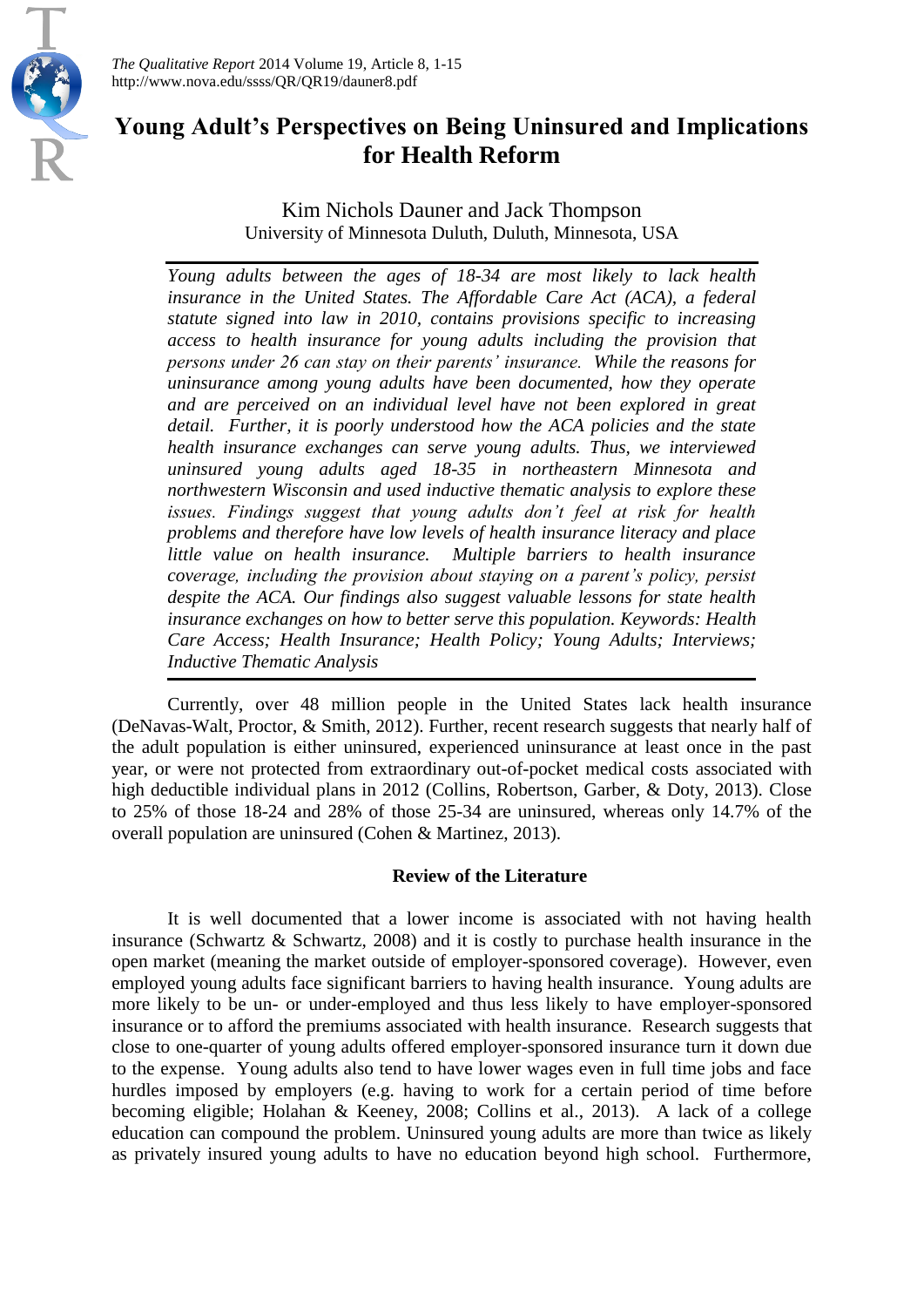people with less education are less likely to seek employment with large firms, which are more likely to provide health insurance as a benefit (Schwartz & Schwartz, 2008).

Young adults are less likely to enroll in employer-sponsored insurance because of good health and the attitude that health insurance is not important. Compared to adults 27 years and older, adults 26 years and younger are less likely to believe that health insurance is necessary even after controlling for health status (Holahan & Keeney, 2008). These data strengthen the stereotype pointed out by Collins and colleagues that young adults consider themselves to be "invincible" (2012). Data from focus groups conducted by the Minnesota Department of Health (Krueger & Associates, 2002) support the sentiment that health insurance lacks value. The young adults participating in the focus groups felt health insurance was not worth what it costs and that they would pay more for insurance than they currently spend on health care.

Additionally, it is difficult for young adults to access government-sponsored health programs, such as Medicaid. A majority of the young adults between the ages of 19-34 do not qualify for government health programs due to strict limitations on eligibility (Schwartz & Schwartz, 2008). According to Holahan and Kenny (2008), only 13% of uninsured young adults could be enrolled in Medicaid or other public coverage, which leaves them at the highest risk of not receiving needed medical attention (2008). In addition to eligibility, other barriers to using government-sponsored insurance include a lack of knowledge about eligibility, how, and where to apply; concerns about welfare eligibility; and barriers related to income documentation and the application process (Stuber & Bradley, 2005). Clearly government safety-net programs have a long way to go in addressing access issues facing the young adult population.

Without insurance, young adults choose to skip recommended treatments, tests and follow up visits; avoid seeking necessary medical attention; forgo purchasing prescribed medications, or are paying off medical debt (Callahan & Cooper, 2005; Collins et al., 2012). Young adults are also more likely to lack a usual source of care, which can have long-term consequences for their health. It appears the lack of health insurance, independent of income, is most strongly associated with not seeking care (Ross, Bradley, & Busch, 2006). These data suggest that increasing health insurance coverage could improve health status and point out the potential for success of Affordable Care Act (ACA) policies that seek to increase coverage.

The ACA is a lengthy and complex piece of federal legislation designed to increase access to health insurance coverage in the United States. It is expected to expand health insurance to over 30 million persons, including many young adults. One way the ACA sets out to accomplish this is through the individual mandate and its counterpart, state health insurance exchanges – online marketplaces where uninsured individuals can purchase a health insurance plan. Another way the ACA sets out to tackle uninsurance is by giving young adults the opportunity to remain on a parent's health insurance plan until the age of 26, a provision which has decreased the numbers of uninsured young adults by an estimated three million persons (Sommers, Buchmueller, Decker, Carey, & Kronick, 2013). Although these data are promising, there will still be close to 20 million persons without insurance and an untold number that will continue to face financial and other barriers. The provision that young people can stay on their parents' insurance until age 26 assumes that parents have insurance and have the means to keep a child on their policy, while in fact, this additional cost has been prohibitive for some parents (Collins et al., 2013). That the traditional safetynet programs have not focused their attentions on young adults also suggests that government programs should build trust with the young adult population before enrolling them in programs. Last, it is not well understood how the barriers to having health insurance interact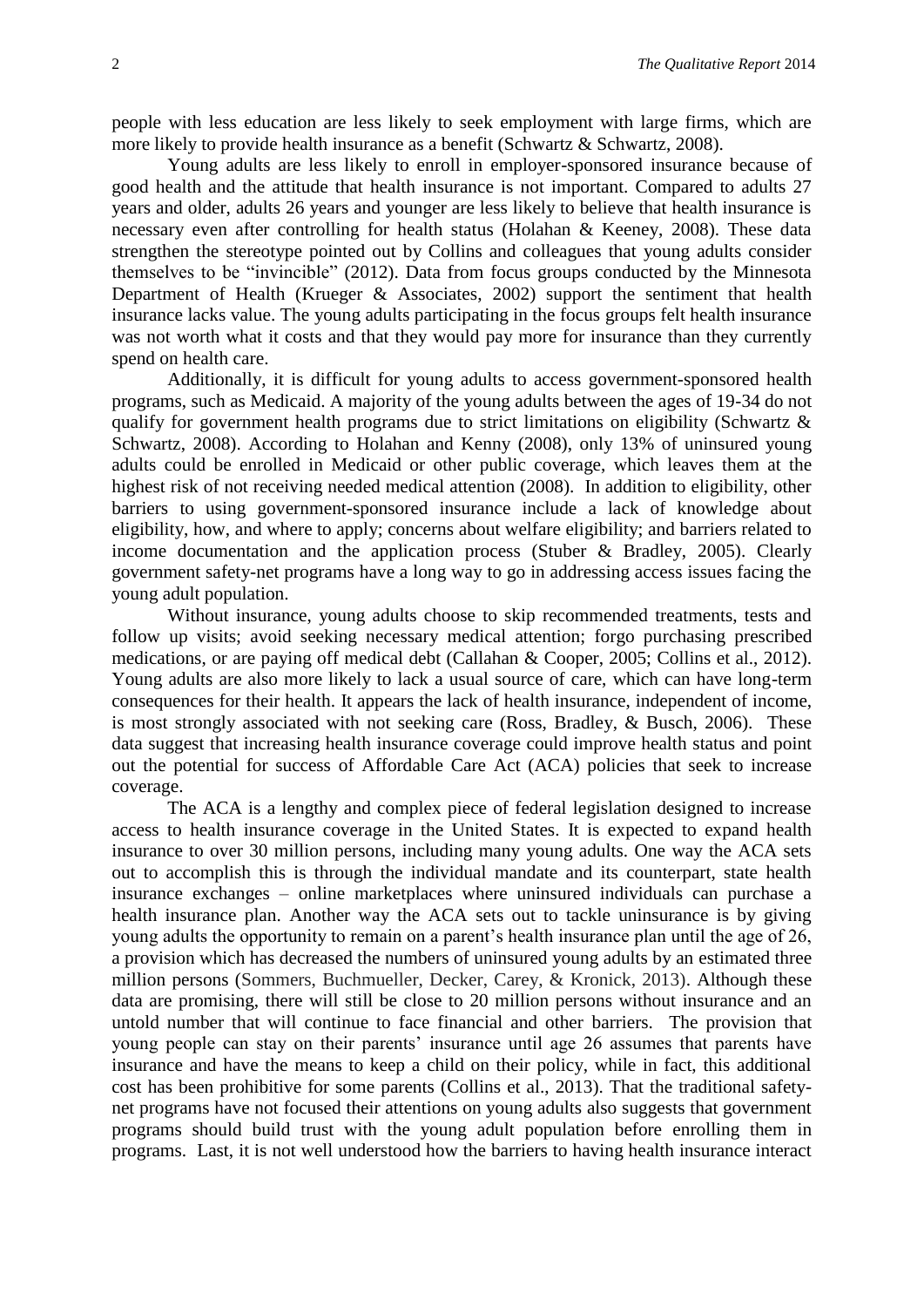with each other, are perceived by individuals, or how proposed policy solutions may help the problem in this population.

As such, the purpose of this study was to investigate the reasons behind not having health insurance qualitatively and in light of recent policy changes. First, we could find just one qualitative study on the topic (Krueger & Associates, 2002). The lack of qualitative data is concerning because it does not provide in-depth information on how barriers to health insurance affect and act upon the young adult population, only that they exist. Second, our purpose was to gather information on how the ACA and the state health insurance exchanges can enroll young adults in health insurance and better serve this population. The Obama administration has made it clear that young, healthy adults need to use state health insurance exchanges to enroll in health insurance plans in order to spread health insurance costs out across the population of insured persons and offset the high costs of insuring persons who are critically ill, and who presumably use more health care services. Another limitation of the quantitative body of literature is that we do not know the effects of this act, particularly as they act across socio-economic status (Sommers et al., 2013). Our participants, all uninsured, allowed us to explore issue of uninsurance among those of lower socio-economic status and offer policy solutions based on the perspectives of the population.

#### **Methods**

#### **Origins of the Research**

The lead author (Dr. Dauner) is an Assistant Professor of Health Care Management who has experience conducting qualitative research for the purpose of program and policy evaluation. She was approached by a community organization whose mission is to increase access to care in the "Twin Ports" communities (an area encompassing Duluth, Minnesota; Superior, Wisconsin; and the surrounding area in the upper Midwest United States) to study the issue. They were interested in preparing for an increase in the numbers of insured young persons as a result of the ACA and wanted their efforts to be well-received by young adults in the community. They also had anecdotal information that there were still numerous barriers to care for those persons under the age of 26, despite the efforts of the ACA to increase access to this age group. Thus, they wanted to understand the problem better and solicit information that would inform their outreach prior to the implementation of the state health insurance exchange as they planned on becoming an organization certified to provide navigation services to users of the exchanges (for more information on what navigators do see Norman, 2013). Dr. Dauner then engaged her health services research methods class in conducting the research. Her students are all undergraduate health care management majors who have taken coursework on the U.S. health care system and in research methods. As the goal of the research was to identify and examine the problem of uninsurance in a transparent and credible way and make recommendations for programs and policies, Dr. Dauner decided to use an inductive thematic approach to analyze the issue. Likewise, the quantitative body of literature suggested predetermined themes that would be useful for the development of our discussion guide and initial analysis (Guest, MacQueen, & Namey, 2012). The second author was a student in the class who, upon graduation, volunteered to continue the data analysis with Dr. Dauner.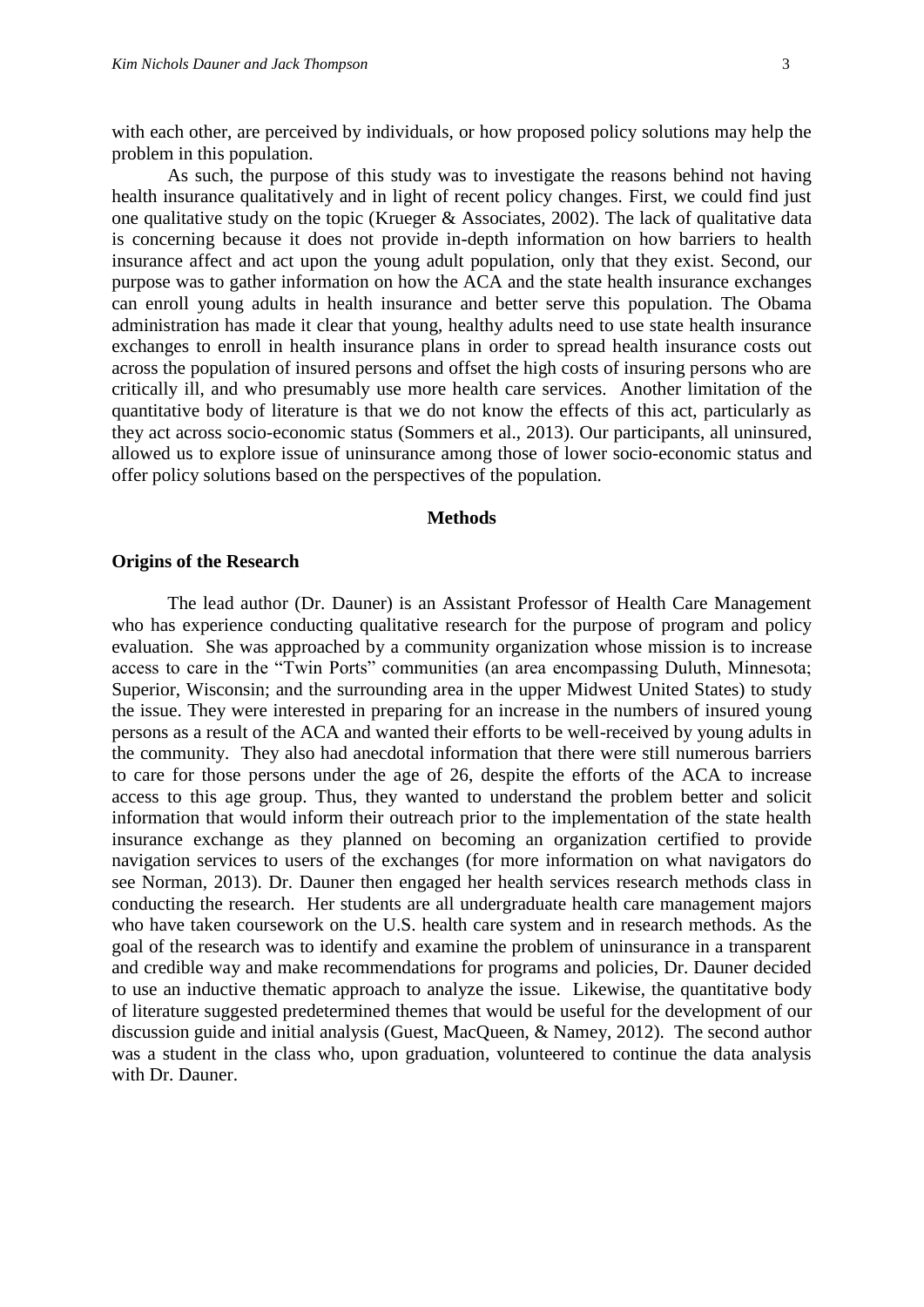#### **Study Location and Relevance**

This study was conducted in the "Twin Ports" communities of Duluth, Minnesota and Superior, Wisconsin, located at the Western tip of Lake Superior, in the upper Midwest United States. The total population of the metropolitan area is just under 300,000; however, the health care organizations of the two communities serve a large geographical area that is predominantly rural and encompasses northern Minnesota, Wisconsin, and parts of the Upper Peninsula of Michigan. Locally, 15% of men and 21% of women ages 18-34 are uninsured, which is a bit lower than national figures but higher than the 9% of the overall local population reporting being uninsured. Like national data demonstrate, poverty and lower educational levels are associated with uninsurance (Finch et. al., 2010).

This study is relevant for many reasons. When compared to the nation, persons in Minnesota and Wisconsin, the Northeast, and Colorado experience a lower risk of and shorter duration of uninsurance. At the same time, these areas have higher turnover in public insurance programs and half of newly uninsured persons are between the ages of 18-34 (Graves & Swartz, 2013). These data suggest that the nature of uninsurance varies across states and therefore different states health insurance exchanges (or even multi-state regions) ought to use different enrollment strategies based on what they know about uninsurance in their area. Our research begins this effort for the Twin Ports area, and, despite a local focus, our research may be applicable for states and regions with similar uninsurance patterns.

In addition, the most recent Kaiser Family Foundation (2013b) poll found that over half of the respondents did not understand how the ACA would impact them or their families. Awareness of the various provisions of the law has remained unchanged since its enactment in 2010 and most people reported not having a trusted source for information on the law. Awareness that the exchanges opened on October 1, 2013 was low overall and even lower (just 12%) among the insured. Thus, it is critical to assess how information about health insurance is obtained by the young adult population so that the state can inform outreach and marketing efforts. Such efforts seem to be needed nationally, given the widespread confusion over the law and how consumers can make use of its benefits.

#### **Study Procedures**

First, a semi-structured interview guide was developed using an iterative process among the students (who eventually conducted the interviews), health services researchers, and two community organizations that work with the uninsured community prior to its use. A literature review also informed the interview guide. Before data collection all student interviewers went through Human Subjects Research training from the University of Miami's online CITI Program. Interviewers also received two, one-hour classroom-based trainings on conducting interviews. This training included role-play exercises and training on the use of digital audio recording equipment. Interview participants were recruited through word-ofmouth and flyers placed in areas where uninsured persons would see them (e.g. local food shelves, bus transfer stations, laundromats, a free clinic, and an emergency food shelf and shelter for low-income or homeless adults) and subsequently our interviews took place in many of these locations. Two-person interview teams carried out the interviews. Teams consisted of an interviewer and a note-taker. Each team consisted of one male and one female who were in the same age range of the participants, to provide a comfortable and safe environment for the participants. We conducted interviews with 35 uninsured young adults between the ages of 18 and 35 in late 2012, just before efforts to market the Minnesota Health Insurance Exchange began in earnest. Interview teams did not interview any persons that they recruited via word-of-mouth, instead those persons were interviewed by another team. At the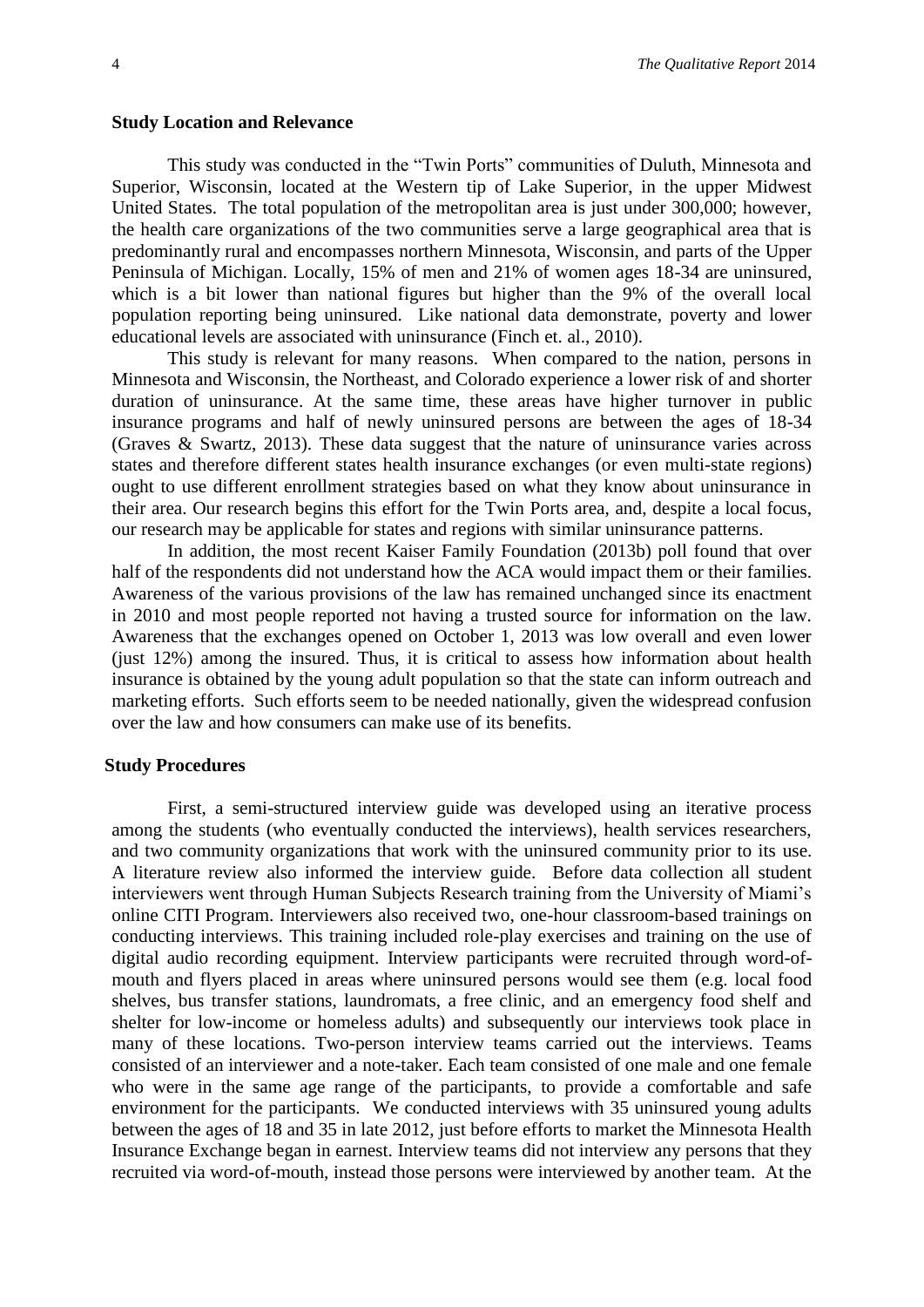beginning of each interview, the interviewer reviewed the study purpose and interview protocol, received permission to record the interview via a digital audio recorder, and emphasized the confidential nature of the interviews. Participants also filled out a brief questionnaire prior to the interview. The questionnaire contained questions on demographics, health status, financial priorities, and reasons for being uninsured. Interviews lasted approximately 20 minutes. Participants received a \$10 gift card to a local grocery store chain for their time. After the interviews, all audio recordings were transcribed verbatim. The notetaker's handwritten notes were used to supplement the audio recording. Upon completion of the interview, the interview team compared notes and briefly discussed them in order to ensure their accuracy. All interview guides and procedures were approved by the University of Minnesota's Institutional Review Board.

#### **Data Analysis**

Data were analyzed using a process of identifying, coding, and clustering patterns and themes, and then selecting, ordering, and categorizing them (Patton, 2001). First, a small team of students developed an initial codebook and coded 10 transcripts. After, class discussion was used to refine codes. Then, two researchers (the two authors) independently coded each transcript by building upon the initial set of codes and built consensus on final themes and meanings.

#### **Results**

#### **Characteristics of Interview Participants**

Table 1 presents the full demographic, health status and current life priorities of the 35 participants. Of the participants, the majority (57%) were female. The predominant race/ethnicity was Caucasian (60%); however, racial and ethnic minorities were overrepresented compared to the Twin Ports population and represented 40% of participants. The average age was just under 24 years. Approximately one-third were currently enrolled in college; many of these participants were also working at least part-time in addition to being in school. Participants cited rent as their number one priority, with education a close second. Health insurance ranked third in terms of most frequently cited life priority, but was far behind rent and education. Most felt their health was at least as good as others their age and on average participants had been without insurance for three years.

| Characteristic              | Number         | Percent |
|-----------------------------|----------------|---------|
| Number of Respondents (N)   | 35             |         |
| <b>Gender Distribution</b>  |                |         |
| Female                      | 20             | 57%     |
| Male                        | 15             | 43%     |
| Race/Ethnicity Distribution |                |         |
| Caucasian/White             | 21             | 60%     |
| African American            | 8              | 22.9%   |
| Asian/Pacific<br>Islander   | $\overline{4}$ | 11.4%   |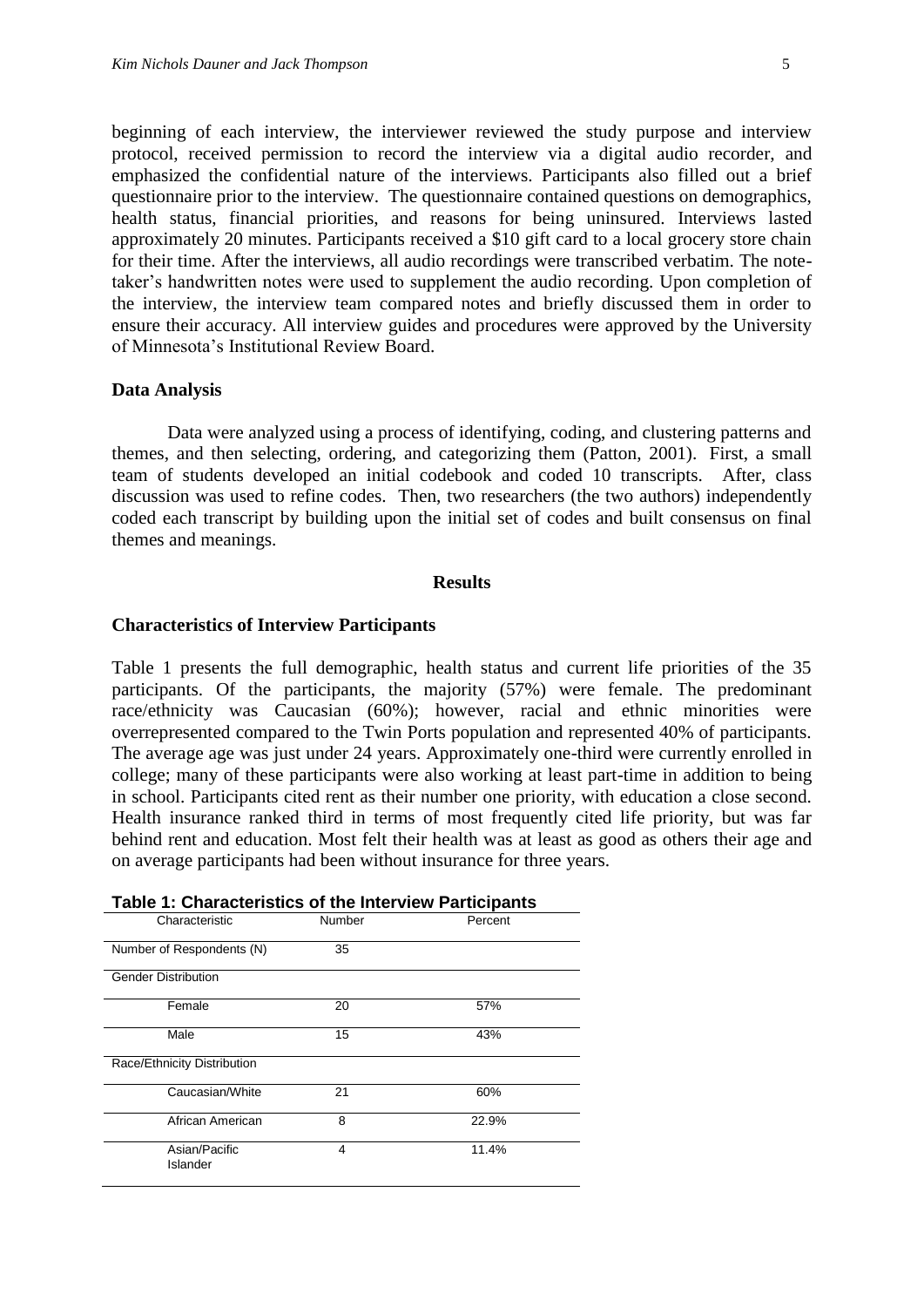| Native American                                      | 1               | 2.9%  |
|------------------------------------------------------|-----------------|-------|
| Other                                                | $\overline{1}$  | 2.9%  |
| <b>Age Distribution</b>                              |                 |       |
| Range                                                | 18-35           |       |
| Average Age                                          | 23.8            |       |
| <b>Employment Status</b>                             |                 |       |
| Part-Time                                            | $\overline{15}$ | 42.9% |
| Unemployed                                           | 8               | 22.9% |
| Full-Time                                            | 7               | 20%   |
| Student                                              | 12              | 34.3% |
| <b>Highest Level of Education</b>                    |                 |       |
| Some College                                         | $\overline{20}$ | 57.1% |
| <b>High School</b><br>Diploma                        | 10              | 28.6% |
| <b>Bachelor Degree</b>                               | $\overline{2}$  | 5.7%  |
| Vocational/Technic<br>al School                      | $\overline{1}$  | 2.9%  |
| Less that High<br>School                             | 1               | 2.9%  |
| Other                                                | 1               | 2.9%  |
| <b>Marital Status</b>                                |                 |       |
| Single                                               | 33              | 94.3% |
| Living with another                                  | $\overline{2}$  | 5.7%  |
| <b>Perceived Health Status</b><br>Compared To Others |                 |       |
| Excellent                                            | 8               | 22.9% |
| Good                                                 | 22              | 62.9% |
| Fair                                                 | 5               | 14.3% |
| Poor                                                 | $\overline{0}$  | $0\%$ |
| Has Chronic or Recurrent<br>illness                  |                 |       |
| Yes                                                  | 6               | 17.1% |
| No                                                   | 29              | 82.9% |
| <b>Has Sustained Significant</b><br>Injury           |                 |       |
| Yes                                                  | 8               | 22.9% |
| No                                                   | 27              | 77.1% |
| Has Been To The Emergency<br>Room                    |                 |       |
| Yes                                                  | 12              | 34.3% |
| $\overline{N}$                                       | 23              | 65.7% |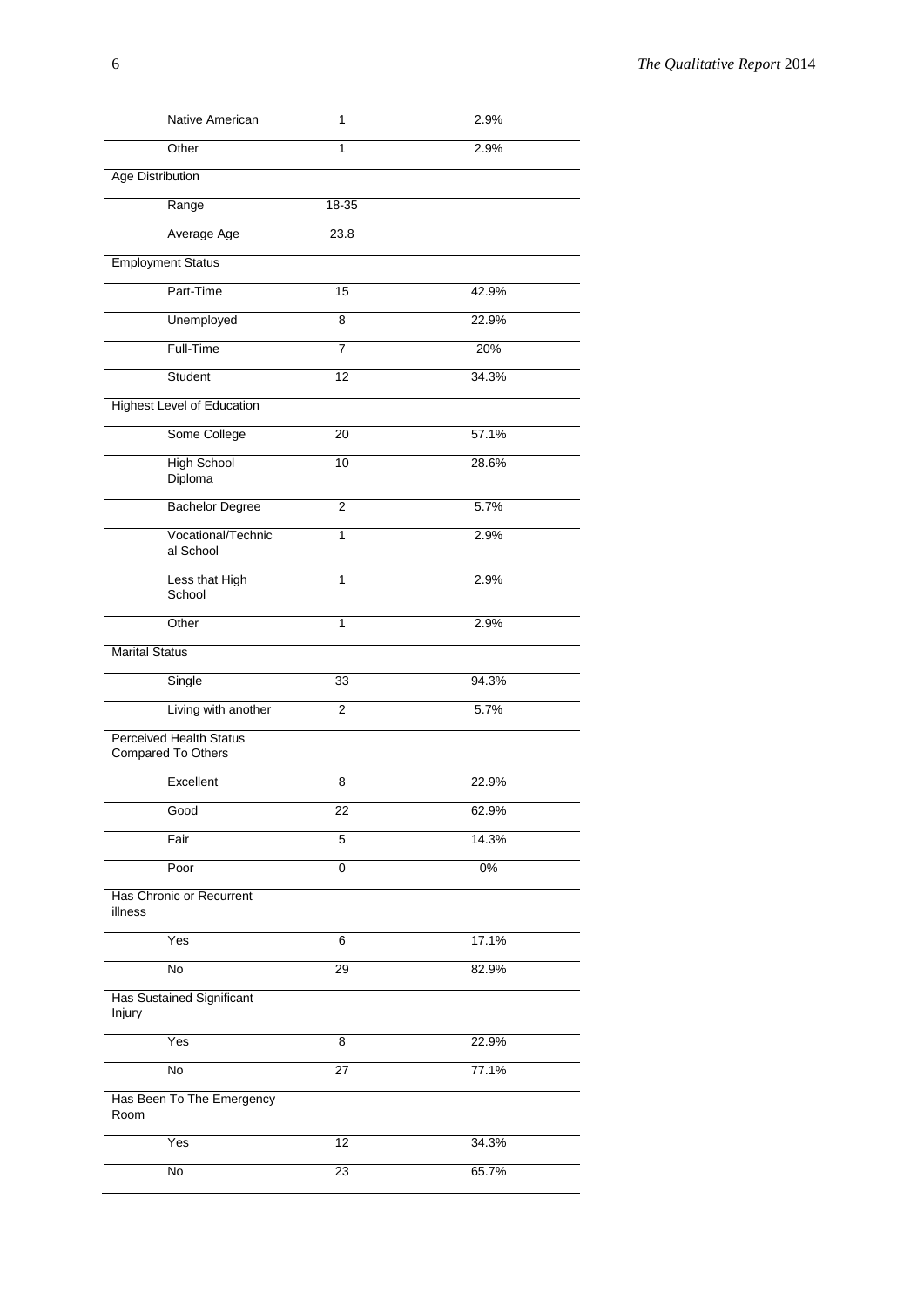| <b>Life Factor Ratings</b> | Freq. of being<br>most important |  |
|----------------------------|----------------------------------|--|
| Rent                       | 19                               |  |
| Education                  | 15                               |  |
| <b>Health Insurance</b>    | 4                                |  |
| Groceries                  | 3                                |  |
| <b>Other Activities</b>    | 3                                |  |
| Clothes                    | 2                                |  |
| Car Expenses               | $\mathfrak{p}$                   |  |

#### **Key Themes of the Interviews**

Key themes of the interviews included:

- 1) Lack of feeling at risk for health problems and subsequently feeling that health insurance lacked value,
- 2) Lack of health insurance literacy,
- 3) Barriers to health insurance, including barriers related to the Affordable Care Act and
- 4) Lessons for the state health insurance exchanges.

#### **Not at risk and so health insurance lacks value**

Participants had a strong perception that they were not at risk for serious health issues. Participants pointed to a lack of immediate need and perception of not being at risk and these feelings play a critical role in the observed lack of health insurance literacy and why young adults do not value health insurance. It is perceived that having health insurance but not using covered health care services is "money wasted." As put by one interviewee, illustrating the relationship between cost and health:

Day to day it can sometimes kind of be seen as a waste of money from your daily paychecks, or monthly paychecks…like I said before I'm not really a sick person so – I don't really see that as part of my budget.

Participants who grew up having health insurance through their parents seemed to place the lowest value on health insurance. Some felt that it was something their parents paid for, but that they never "used" due to their good health. Others took for granted the fact that they had health insurance growing up.

I guess I kind of just took it for granted when I was with my parents. Because, obviously when I got sick I would tell my mom or dad and I would go to the doctor and I would get taken care of.

At the same time, sentiments changed drastically when participants had children of their own. Those participants with children indicated the value of health insurance for their children. As one participant stated, "Well I have a son – and I would say [health insurance]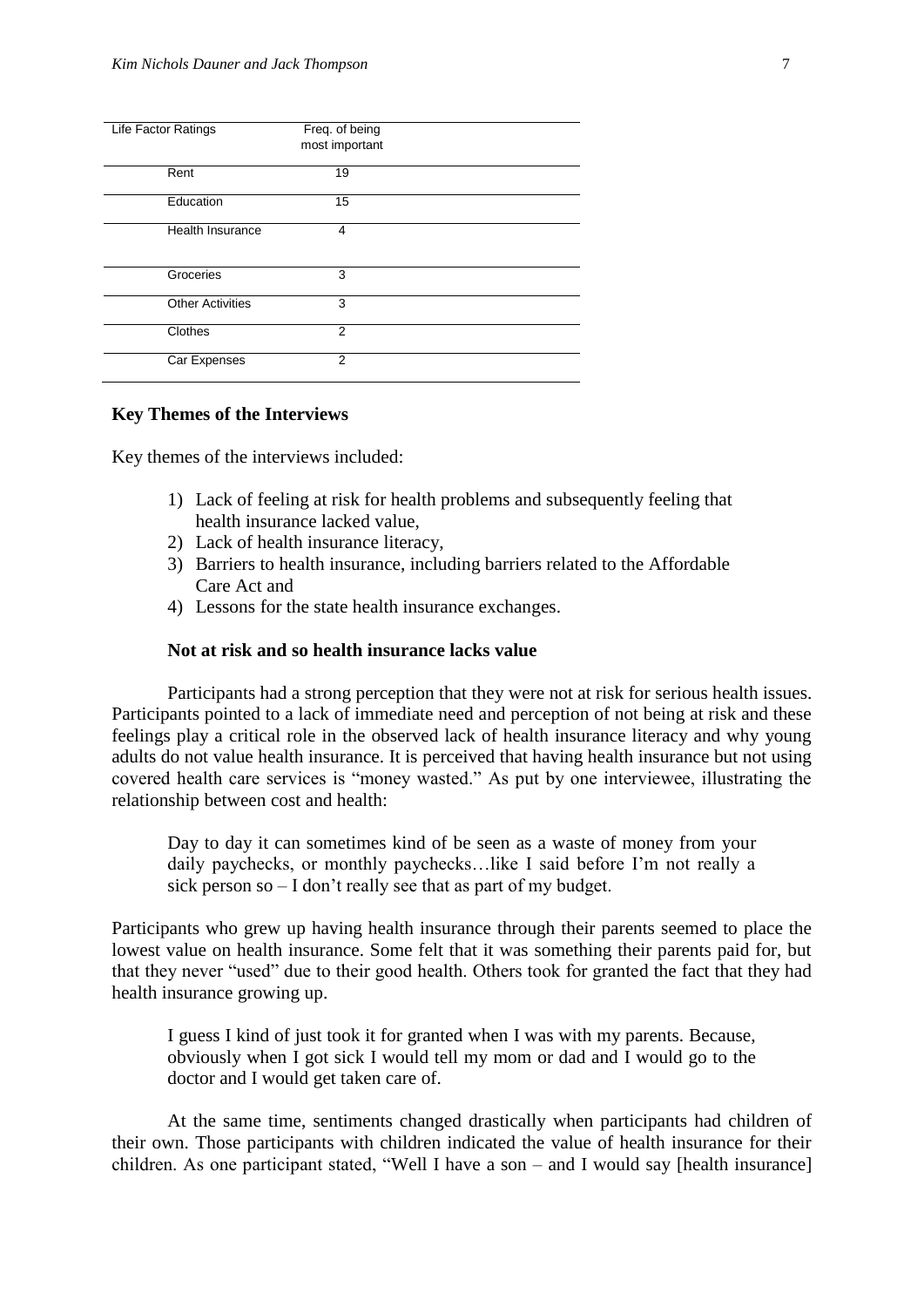became more important." Those without children felt it was important if they had family; however, it was mentioned only in the abstract for those participants. The lack of value placed on health insurance also related to a lack of health insurance literacy.

#### **Lack of health insurance literacy**

Participants expressed confusion on a number of issues related to the purpose of health insurance, how to obtain health insurance, and premiums and other types of cost sharing. The ACA and its provisions only added to this confusion. When it comes to obtaining health insurance, many felt that health insurance was something that is obtainable at the point of service (e.g. in the emergency department). As well, how and when to pay seemed too frequent and often arbitrary (as when one pays a monthly premium and then a copayment for services), and was poorly understood. Participants also expressed a general apathy towards becoming knowledgeable on the topic. The quotes below illustrate these sentiments.

I really don't feel like I need it. I don't take any prescriptions, I don't go to the hospital and do doctor-appointments or check-ups or anything like that. I feel fine, and if an illness does come down, I'll just go through the motions and let it pass.

Everybody needs insurance – I guess I could go to the government building or wherever they're giving it out at I don't know. I guess I don't need it at the time so when I need it then I can just go figure out where I can get it from.

See I'm not quite sure how it works, see if they do a dollar a day or something, or is it like every time you go in or…?

The ACA adds to the complexity of our already complicated health care system and this only exacerbated the confusion expressed by participants. While general awareness of governmental health reform efforts (often expressed in terms of "Obamacare") among all respondents was high, most did not understand the individual mandate or how it would affect them in 2014, when there would be financial penalties for not having qualifying (encompassing a specific set of benefits) health insurance. Participants interpreted Obamacare to be insurance that they could acquire for themselves and their family and did not understand that the term referred to a set of policies aimed at reforming many aspects of the health care system. One particular participant illustrates this theme.

That's a plus... you know, some kids they don't want to do all the paperwork and get their own insurance and they just want to stay in school and college and not deal with all that. So yeah, that's a plus. Hmmm, so that's what I should go for then, I should get on Obamacare.

The presence of past medical issues both required and enabled a higher level of health insurance literacy. Some participants seemed to have prior experience being underinsured and expressed concern when faced with the possibility of paying for a medical problem out-ofpocket or forgoing care. As one participant put it: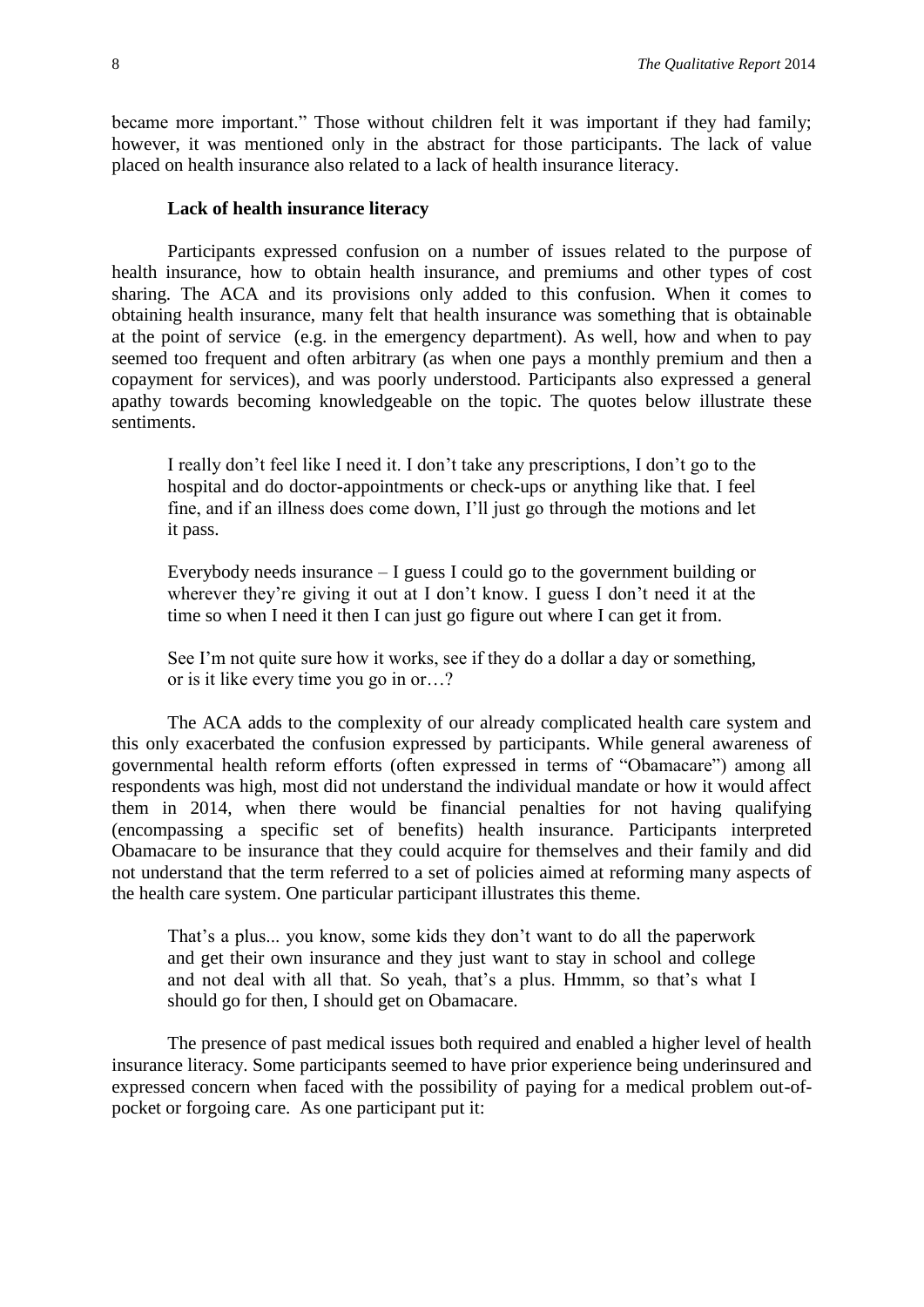At first when I had [health insurance]  $-$  it didn't mean much but then now that I don't have it and I have asthma and I have to pay for my asthma stuff – and its like \$220 – and then I realized how important it is.

In general, participants seemed much more familiar with emergency care. At times, participants criticized providers for not extending past their obligation to give necessary care, which reflects the use of more emergency care versus regular care. They suggested that "necessary" medical care might not cover all the bases in terms of a patient's needs, and that more primary care services would be useful and are needed. This theme illustrates the scope of health insurance illiteracy; additionally showing how attitudes are shaped and perspectives are changed with changes in health status.

They [a health insurance plan the participant used to have] have certain coverage and certain things they do not cover, and they have it basically whenever you go to a doctor you ask them certain questions and well "your insurance doesn't cover that."

#### **Barriers to health insurance**

Participants described numerous barriers to health insurance. Cost barriers were talked about the most in all interviews. Participants expressed the price of obtaining and keeping health insurance as an unviable financial and personal option. Simply not being able to fit health insurance in their budget was commonly expressed; but most importantly respondents noted this in terms of lost employment, educational, and opportunity costs. Parttime employment was a large barrier to health insurance because many of their employers did not offer health insurance to part-time employees. Likewise, if employers did offer health insurance, it was apparent that respondents felt the benefits were not worth the extra financial strain. As one participant described it,

If you buy your own health insurance they'll reimburse you up to \$150 a month for it. So you're still paying this huge sum out of pocket – I mean they'll reimburse you for it, but you got to start somewhere, it's like I don't have even \$150 to even start.

In addition, some participants felt that the health insurance offered by their employers was inadequate due to certain treatments and procedures not being covered or high cost sharing. Despite early provisions of the ACA that eliminate pre-existing condition clauses and lifetime limits, participants still felt that high cost-sharing arrangements (e.g. the need to meet high deductibles and coinsurance) prohibited care and incurred debt. This suggests underinsurance as another issue among the participants. Many expressed that their lack of insurance was purely temporary, that finishing their current goals and aspirations would later enable them to have more fulfilling employment with employer-sponsored health insurance. Twelve participants were in school and many of these were working full or part time in addition to being in school. Many of them made clear that their priority was to finish school. Further, several participants did not just work one part-time job, but many. "I never really sought out private [health insurance] companies right now. I might as well just wait to be done with school and then I can get it through my work."

Cost barriers were also expressed as a tradeoff or opportunity cost. In other words, fitting health insurance into one's budget extended past financial concerns alone, and was weighed against the costs of crucial life decisions – such as staying in school, living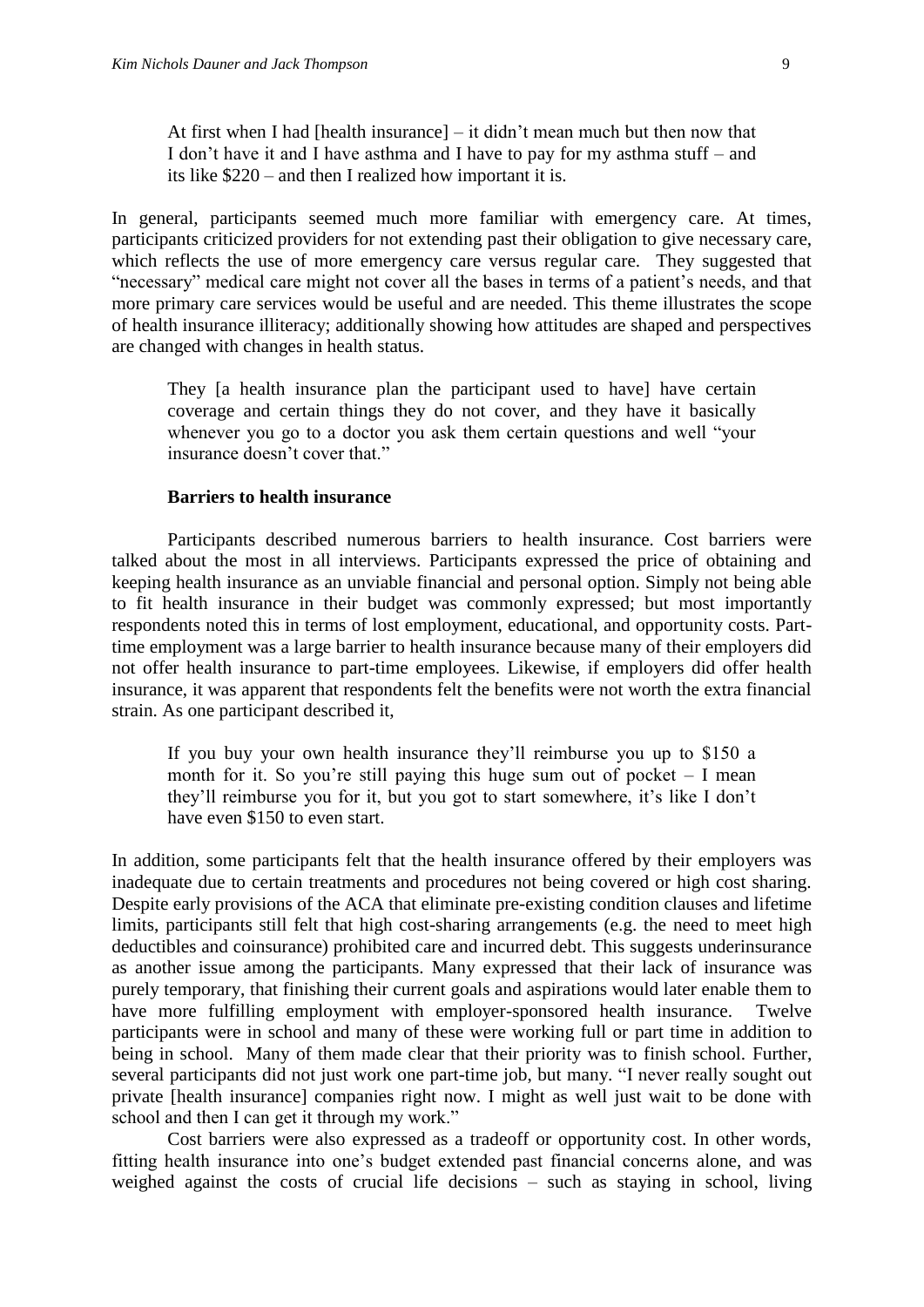situations and employment status. For some, obtaining health insurance would equate to moving back in with their parents because of an inability to pay for rent, and this was unpalatable. For others, the tradeoff of obtaining health insurance meant changes in employment and student status. Some students were enrolled in local community colleges that did not require students to carry health insurance. A respondent who was a student explains these tradeoffs:

It's not offered through any of my jobs and being in school and having rent I can't afford to have it on my own… in order to get health insurance I would have to make more money. Or, I would have to become a full time employee and then I wouldn't be able to go to school.

Some participants had tried to enroll in state-sponsored health insurance programs but noted that they were denied on the basis of making too much money. Paperwork also posed a barrier to seeking such health insurance. The submittal and resubmittal of additional information and the time period (4-6 weeks) for approval or denial proved to be mentally exhausting enough to stop trying to get health insurance. As one participant put it:

I just wish it was easier to get insurance. When I tried to get insurance every time I'd send something in they would send something back saying that they needed more stuff; and it was like never ending. No matter what they did they always needed something else from me.

Financial and opportunity cost barriers also compound the feeling that health insurance is not a priority. Our quantitative findings provide further support for this finding. Participants ranked health insurance well behind rent and education as a priority. These barriers also offer insight into where young adult's health insurance desires rest: cheaper, easier access, and far less rigorous administrative paperwork.

Participants under the age of 26 were also asked about staying on their parent's insurance until the age of 26. However, having the new ability to stay on their parent's insurance through 26 did not affect them. Frequently, parents did not have health insurance due to employment status, job switching, and contract work and these were cited as reasons why this ACA benefit was not being utilized. When a participant's parent did have health insurance, the participant often was unable to take advantage of it. This was due to a variety of personal (i.e. a parent not willing to extend the benefit, or no relationship with parent), insurance plan (i.e. coverage not extending to family) and financial constraints (i.e. the cost of an additional individual on the plan proved to be too burdensome). The quotes below illustrate the barriers faced by participants and their parents.

…so with my parents both [they] have gone through different jobs and their insurances are switching all the time  $-$  so I guess it's just really tough to hold that.

And I actually can get insurance now under my Mom's work but I have to pay for it and it's like \$140 a month which, I can't afford that right now.

#### **Lessons for state health insurance exchanges**

A final theme in our research focuses on what key players and institutions can do moving forward to meet these demands through state health insurance exchanges.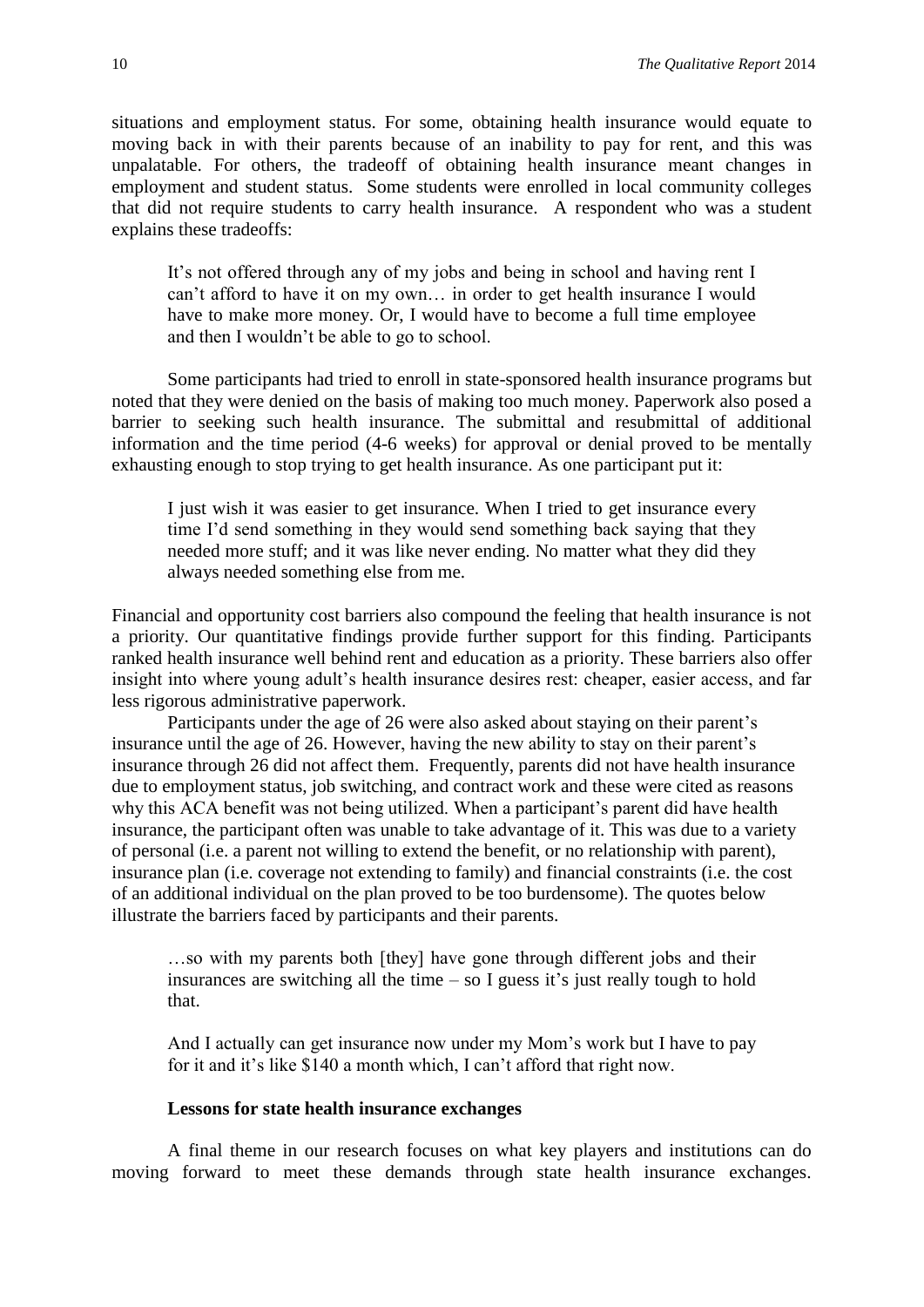Participants were asked how they obtain information on health insurance. Here the Internet was the preferred venue for seeking out information on health insurance. Respondents desired autonomy in researching insurance options, but at the same time stressed the need for a strong level of organization. Such organization would ensure that the importance of health insurance is effectively and clearly communicated to consumers, which, in turn, could potentially decrease health insurance illiteracy and apathy.

Other preferred locations for receiving information on health insurance was at the point of service or in a healthcare setting such as an emergency department or urgent care center. Participants expressed it is in these settings where they have had some contact with health care; as a result it is fitting to make information regarding insurance, healthcare, and the individual mandate readily available for them in these settings. Furthermore, it is also recommended that individuals knowledgeable about this information also be present in these settings to provide one-on-one assistance. Other methods of achieving dissemination and outreach, most notably television, were almost unanimously seen as ineffective.

Some participants suggested the need for a lower-cost health insurance option for persons their age or attending college. Some felt having to pay for health insurance "penalized" them at a time when they were prioritizing education and this was unfair. Here is insight from one respondent:

I do wish there were more health insurance options for people in their mid to late 20s. A lot of us are starting out and with the economy these days it's really difficult to find jobs right out of college…I have tried to find health insurance again; I felt tricked after reading the fine print… it is just very confusing for me and overwhelming at times.

The above quote illustrates that an affordable plan that is cheap and easy would be fitting and accepted – while full-coverage health insurance would not be financially feasible, nor make sense given good health status. Similarly, it will be necessary for the community and advocacy organizations providing outreach, navigation, and enrollment to appropriately link this population to available financial assistance (called advanced premium tax credits under the ACA) for health insurance in a way that is easy-to-understand, while minimizing the paperwork issues associated with Medicaid eligibility determination.

#### **Discussion**

The analysis of participants' responses yielded interconnected and overlapping themes that helped to explain drivers behind high levels of uninsurance in the young adult population. Further, our findings add to the body of literature examining how health insurance literacy and health perception interact in young people and lead to uninsurance. Our findings are unique in that they take into consideration the current political landscape and provide policy solutions for state health insurance exchanges that are currently working to enroll this population in health insurance plans.

#### **Limitations**

At times participants provided binary "yes" or "no" responses to questions, even when questions were framed in an open-ended manner. It surfaced during our analysis that the questions that produced such responses were those focused on health insurance itself and that perhaps the lack of response is further indication of the low levels of health insurance literacy within the participant group. In addition, interviewer ability and ease may have been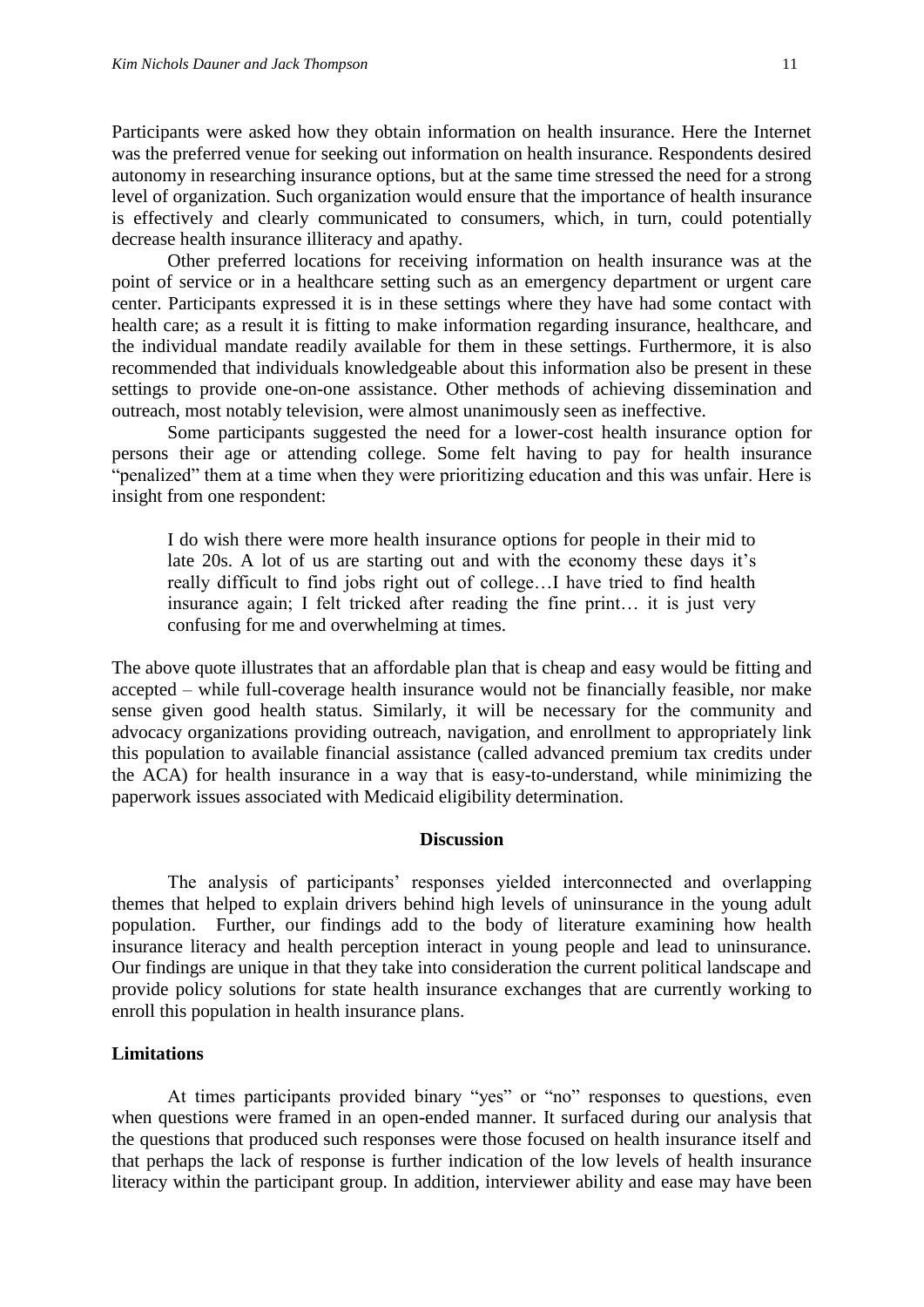an issue. While researchers were trained in the use of qualitative research techniques, there was variation among interview teams. Most interviewers were new to interviewing and were undergraduate students. Though we felt this was important in order to establish rapport with the interview participants, their inexperience potentially acted as a detriment to fully capturing the participants' stories, which would have subsequently brought more texture to themes. However, our qualitative analysis indicated significant theme saturation and so we feel confident that this was only a minor issue.

Another limitation stems from the fact that the research was conducted in one community. At the same time, the Twin Ports is not unique in being a mid-sized city serving a large rural area. Research also suggests there is value in learning more local reasons for not having health insurance as the issue itself is not homogenous and that learning about the variation in health insurance dynamics can help tailor enrollment strategies for state health insurance exchanges (Graves  $\&$  Swartz, 2013). Currently, however, it is unclear to what extent these themes would be found in other areas of the country and we feel similar studies in other areas of the country would be appropriate areas for future research. The literature on reasons behind uninsurance in young adults suggest that reasons for uninsurance are not dependent upon location, although the dynamics of insurance eligibility in private and public insurers may be. Our respondents mentioned similar themes regardless of state policy environment (e.g., Minnesota has a very well-developed state-run exchange, whereas Wisconsin will participate in the federally-run exchange), which indicates the issues themselves, are relevant across settings. Additionally, our policy recommendations hold true for both state-run and federal-run exchanges.

#### **Implications for Policy**

Our findings shed light on recent research suggesting that consumer awareness and trust of health insurance exchanges is quite low (Fronstin, 2012, Kaiser Family Foundation 2013b), and that emphasizes the need for state health insurance exchanges to use various outreach channels to reach uninsured consumers (Stawicki, 2012). Our findings suggest that placing health insurance information and conducting outreach where young uninsured adults usually receive care are recommended. A recent national poll demonstrated that people cite conversations and outreach as the way in which they received information regarding their state's health insurance exchange (Kaiser Family Foundation, 2013a). Outreach must also dispel myths that Obamacare is a health plan. This is especially important considering that the same poll found that a startling majority of young adults believed that the ACA was either repealed by Congress or overturned by the Supreme Court (2013). In addition, our research suggests that online platforms as another good way to get information to young adults

There is now federal funding for state consumer assistance programs, often termed "Navigator Programs", and other ways in which to reach out to new health insurance consumers who will purchase health insurance coverage from the health insurance exchanges. The goals of such funding streams are to boost consumer health insurance awareness and provide community outreach so that persons without health insurance can purchase insurance through the exchange and take advantage of subsidies related to that purchase. Notably, these platforms should help consumers become more knowledgeable about health insurance, identify plans most suitable for them given their health status and risk tolerance, and should emphasize why health insurance is important at any age.

Additionally, consumer assistance and navigation should emphasize consumer empowerment when mentoring a consumer in the process of making decisions related to health insurance. Consumer empowerment has been touted by numerous other health insurance programs, including the Centers for Medicaid and Medicare Services, as crucial to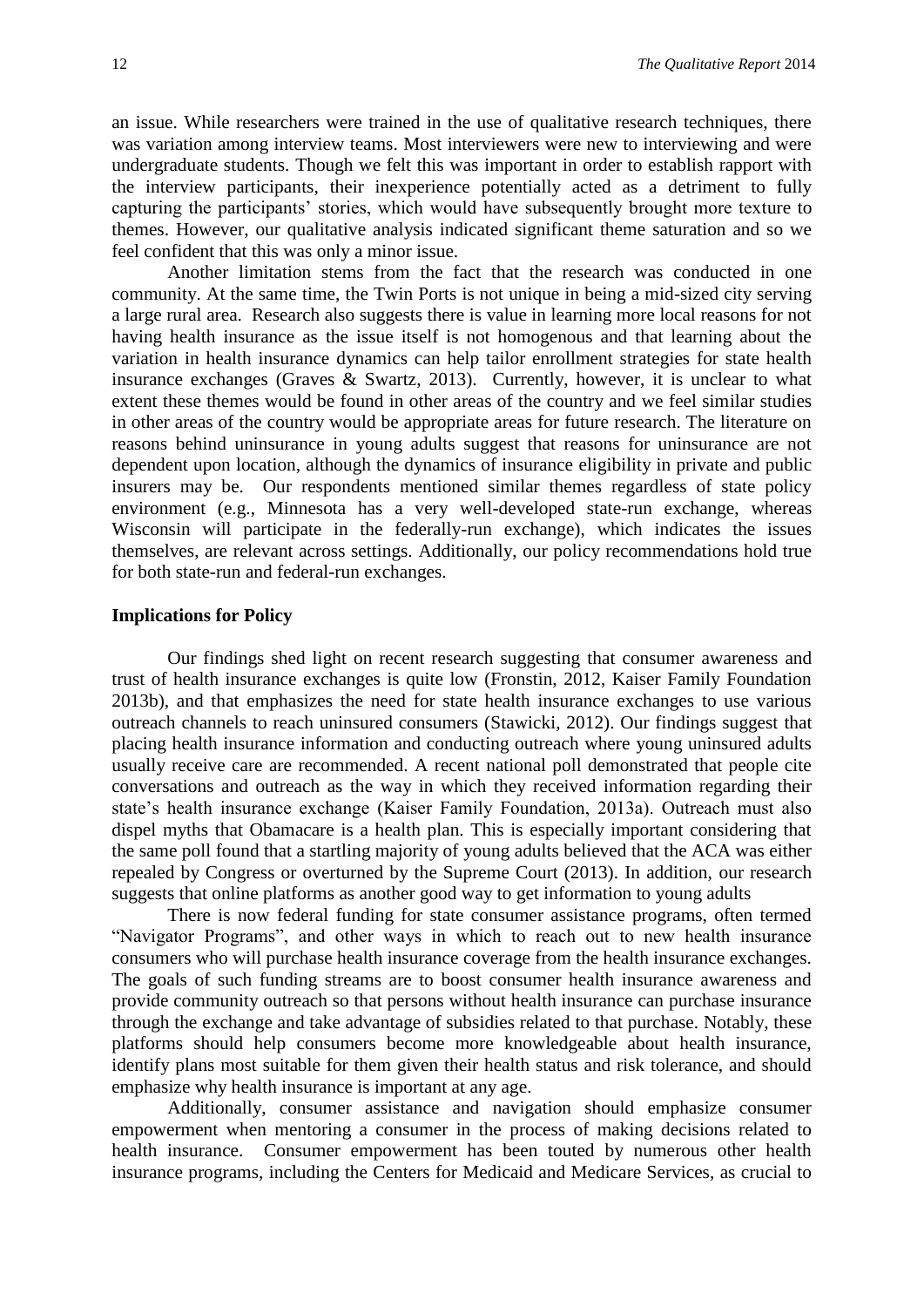the prevention of health insurance illiteracy (Grob, Schlesinger, Davis, Cohen, & Lapps, 2013). Navigator programs and advocacy groups directing individuals through state exchanges will also need to effectively communicate different coverage options offered by many different plans, as existing research suggests that consumer confusion increases as the number of health insurance plan options increase. Minimizing confusion is vital since our research found that persons in this age range do not understand the notion of a premium, or how it is distinguished from a co-payment. Research also suggests that a simulator, in which consumer's responses to hypothetical scenarios are used to steer them towards health insurance options, may be useful (Corlette, Downs, Monahan, & Yondorf, 2013). Ultimately the goal is for young consumers to match their perceived need for health insurance to a health insurance plan and our recommendations are intended to inform the organizations and individuals (e.g., navigators) who facilitate this.

Those we interviewed seemed to be looking for a health plan that is affordable and easy to use. They want a plan in which the financial obligations are worth the perceived benefits. Plans labeled "catastrophic" may fit that bill. However, education needs to be in place so that the consumer is aware of what such a plan entails. According the ACA, a catastrophic plan is only obtainable through the exchange to persons under 30, or who meet the qualifications of being exempt from the individual mandate. Catastrophic plans also exempt three primary care visits from the patient's deductible, cover care that is found to be preventative, and cover essential health benefits after the consumer has met their cost-sharing requirements. At the same time, cost sharing can be steep (individual \$5950, or family \$11,900) which may place additional and possibly unforeseen burdens on a young adult population. Other plans such as, "Bronze" plans (where insurance would cover 60% of costs and the enrollee 40%; which affords lower premiums) may be more palatable to young consumers. Still, the cost-sharing arrangements may prove to be financially steep. Again, the use of a simulator may help tease such issues out.

Our findings highlighted the issue of health insurance literacy. This concept is akin to health literacy, which is well documented in the existing literature on patient engagement. Additionally, just as third-party payers have become increasingly involved in the broader patient engagement movement, they are poised to offer potential solutions to the issue of health insurance illiteracy. Our research suggests that recent efforts by the U.S. health insurance industry to inform and engage health plan members in the decision-making process by providing cost estimates prior to receiving services, physician quality metrics, and costefficiency indicators may be especially effective for young adults (Yegian, Dardess, Shannon, & Carman, 2013). With respect to these efforts, state health insurance exchanges should take into consideration and adopt many of these practices in order to navigate consumers efficiently to the best health care plan for their needs. We feel this will ultimately lead to a more informed consumer decision, increase consumer trust in the exchange, improve health insurance literacy, and potentially act as a catalyst to better health care. In addition, our findings are useful for those countries that use private health insurance plans, with or without individual mandates, to ensure access to health care for their citizens.

The study shows that these are many areas of concern for the uninsured population under 35 years of age and that many of these themes are interconnected with one another. By specifically targeting comprehensive approaches that meet the needs of our respondents, the study suggests that rates of insurance for people under the age of 35 should increase. Further research will need to be done to assess whether the state health insurance exchanges and outreach efforts are reaching the young adult population and resulting in health insurance coverage. It will also be wise to assess whether such insurance is cost-effective, has value, and results in the use of necessary health care.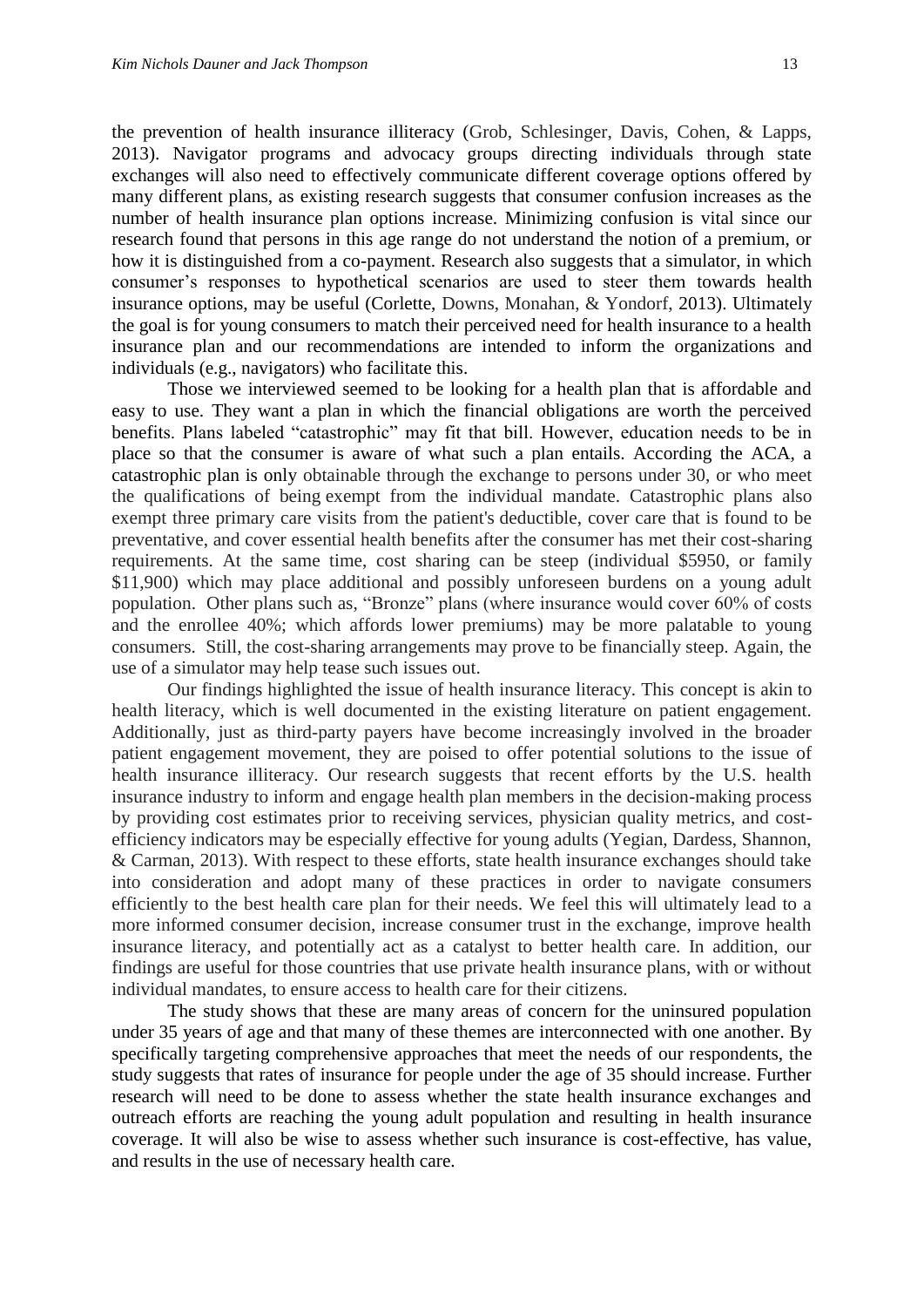#### **References**

- Callahan, S. T., & Cooper, W. O. (2005). Uninsurance and health care access among young adults in the United States. *Pediatrics, 116*(1), 88-95.
- Cohen, R. A., & Martinez, M. E. (2013). Health Insurance Coverage: Early Release of Estimates From the National Health Interview Survey, 2012. Centers For Disease Control And Prevention. Retrieved from http://www.cdc.gov/nchs/data/nhis/earlyrelease/insur201306.pdf
- Collins, S. R., Robertson, R., Garber, T., & Doty, M. M. (2013). *Insuring the future: Current trends in health coverage and the effects of implementing the Affordable Care Act (Commonwealth Fund pub 1681)*. Washington DC: The Commonwealth Fund. Retrieved from

http://www.commonwealthfund.org/~/media/Files/Publications/Fund%20Report/2013 /Apr/1681\_Collins\_insuring\_future\_biennial\_survey\_2012\_FINAL.pdf

- Corlette, S., Downs, D., Monahan, C. H., & Yondorf, B. (2013). State insurance exchanges face challenges in offering standardized choices alongside innovative value-based insurance. *Health Affairs, 32*, 418-423.
- DeNavas-Walt, C., Proctor, B. D., & Smith, J. C. (2012). *Income, poverty, and health insurance coverage in the United States: 2011* (U.S. Census Bureau, Current Population Reports, P60-24). Washington, DC: U.S. Government Printing Office. Retrieved from: http://www.census.gov/prod/2012pubs/p60-243.pdf
- Finch, M. D., Peters, J. F., Peterson, J. M., & Kinney, A. M. (2010). *Bridge to health survey 2010: Northeastern Minnesota and Northwestern Wisconsin regional health status survey*. May 2011(Available from Generations Health Care Initiatives, Inc., Duluth MN)
- Fronstin, P. (2012). *California's uninsured: treading water*. Oakland, CA: California Healthcare Foundation. Retrieved from http://www.chcf.org/~/media/MEDIA%20LIBRARY%20Files/PDF/C/PDF%20Calif orniaUninsured2012.pdf
- Graves, J. A., & Swartz, K. (2013). Understanding state variation in health insurance dynamics can help tailor enrollment strategies for ACA expansion. *Health Affairs, 32,*  Advance online publication. doi: 10.1377/hlthaff2013.0327
- Grob, R., Schlesinger, M., Davis, S., Cohen, D., & Lapps, J. (2013). The Affordable Care Act's plan for consumer assistance with insurance moves states forward but remains a work in progress. *Health Affairs, 32*, 347-354.
- Guest, G., MacQueen, K. M., & Namey, E. E. (2012). *Applied thematic analysis*. Thousand Oaks, CA: Sage.
- Holahan, J., & Kenney, G. (2008). *Health insurance coverage of young adults: Issues and broader considerations*. Washington, DC: Urban Institute. Retrieved from http://www.urban.org/UploadedPDF/411691\_young\_adult\_insurance.pdf
- Kaiser Family Foundation. (2013a). *Kaiser health tracking poll: April 2013*. Menlo Park, CA: The Henry J. Kaiser Family Foundation. Retrieved from http://kaiserfamilyfoundation.files.wordpress.com/2013/04/8439-t.pdf
- Kaiser Family Foundation. (2013b). *Kaiser health tracking poll: September 2013*. Menlo Park, CA: The Henry J. Kaiser Family Foundation. Retrieved from http://kff.org/health-reform/poll-finding/kaiser-health-tracking-poll-september-2013/
- Krueger & Associates. (2002). *Understanding uninsured young people*. St. Paul, MN: Minnesota Department of Health. Retrieved from http://www.health.state.mn.us/divs/hpsc/hep/publications/coverage/yngpeopl.pdf